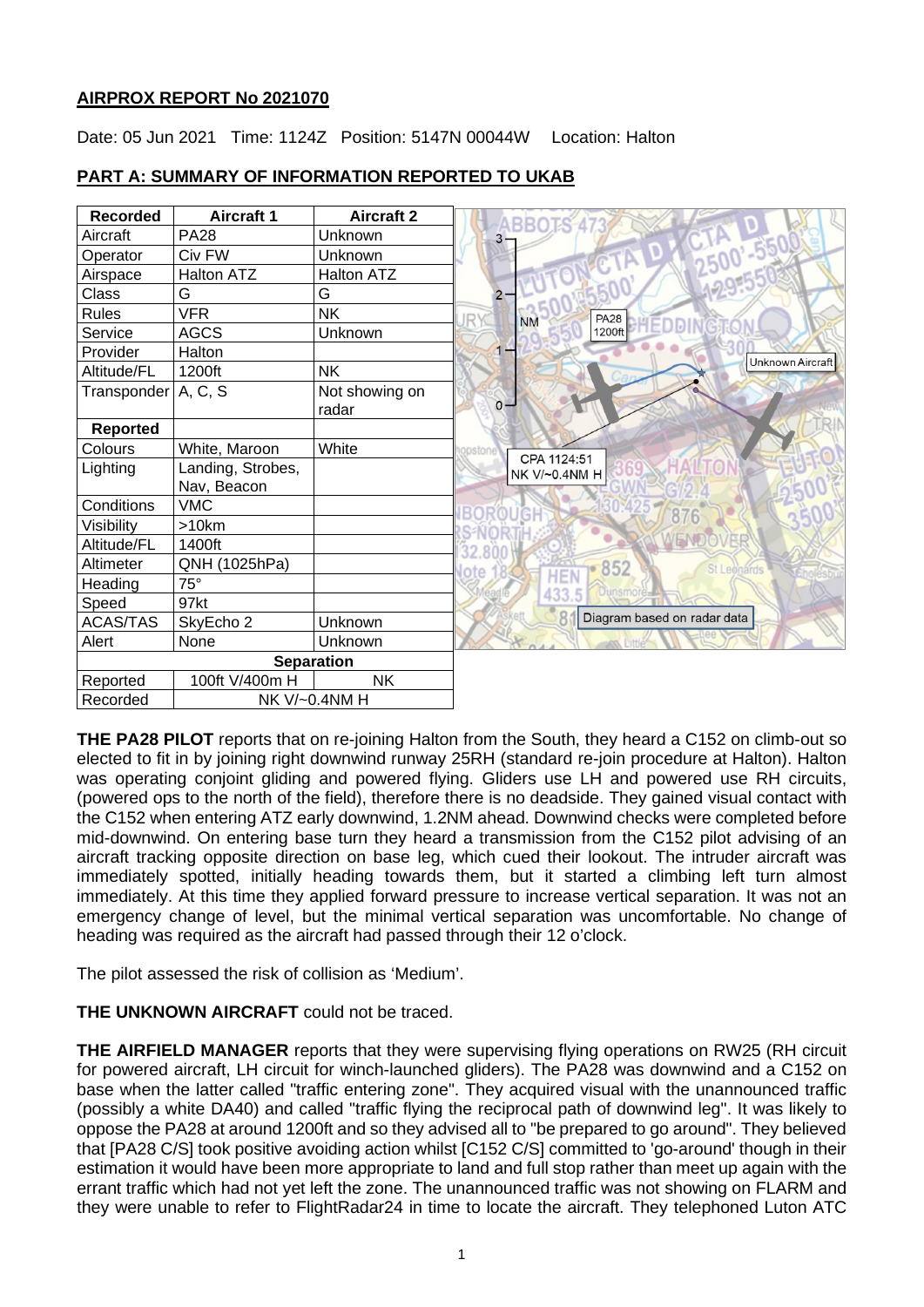who in turn provided a number for NATS Swanwick, who advised that the unannounced traffic was probably VFR and not talking to Luton and at this time they could not help any further.

### **Factual Background**

The weather at Luton was recorded as follows:

METAR EGGW 051120Z AUTO 28005KT 240V340 9999 SCT038 19/10 Q1024=

### **Analysis and Investigation**

## **UKAB Secretariat**

The unknown aircraft could not be traced, throughout it was visible on the NATS radars as a primary only track. It first appeared on radar at 1059z in the vicinity of Epping forest. After the Airprox it tracked WNW and disappeared from radar about 5min later. At Figure 1 the primary only unknown aircraft can be seen in close proximity to a C152 in the Halton circuit. By 1124:44 (Figure 2) the track had continued into proximity with the PA28 on a base leg. The radar track then 'jittered' and so the exact separation could not be measured below 0.4NM, although it is possible that the two aircraft were closer together than this.



Figure 1: 1124:09 Figure 2: 1124:44





Figure 3: CPA 1124:51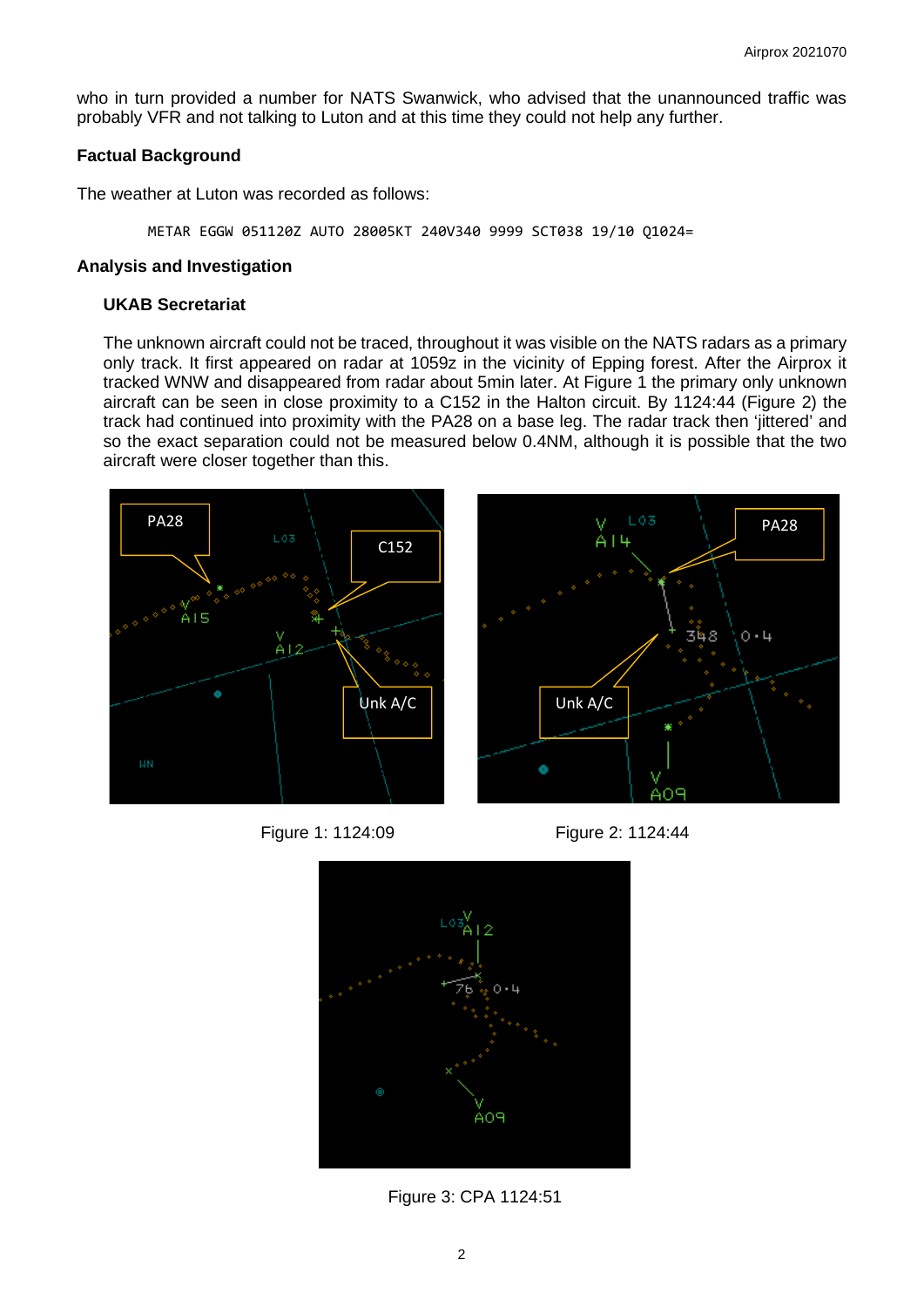The PA28 and unknown aircraft pilots shared an equal responsibility for collision avoidance and not to operate in such proximity to other aircraft as to create a collision hazard. [1](#page-2-0) An aircraft operated on or in the vicinity of an aerodrome shall conform with or avoid the pattern of traffic formed by other aircraft in operation.<sup>[2](#page-2-1)</sup> Rules of the Air 2015 Article 11 Flights within aerodrome traffic zones, states:

An aircraft must not fly, take off or land within the aerodrome traffic zone of an aerodrome unless the commander of the aircraft has complied with paragraph…. (5), as appropriate.

(5) If there is no flight information centre at the aerodrome the commander must obtain information from the air/ground communication service to enable the flight to be conducted safely within the aerodrome traffic zone.

(6) The commander of an aircraft flying within the aerodrome traffic zone of an aerodrome must—

(a) cause a continuous watch to be maintained on the appropriate radio frequency notified for communications at the aerodrome; or

(b If this is not possible, cause a watch to be kept for such instructions as may be issued by visual means; and

(c) if the aircraft is fitted with means of communication by radio with the ground, communicate the aircraft's position and height to the air traffic control unit, the flight information centre or the air/ground communications service unit at the aerodrome (as the case may be) on entering the aerodrome traffic zone and immediately prior to leaving it.

### **Summary**

An Airprox was reported when a PA28 and an unknown aircraft flew into proximity at Halton at 1124Z on Saturday 5<sup>th</sup> June 2021. The PA28 pilot was operating under VFR in VMC, and in receipt of a AGCS from Halton. The unknown aircraft could not be traced.

### **PART B: SUMMARY OF THE BOARD'S DISCUSSIONS**

Information available consisted of reports from both pilots, radar photographs/video recordings, reports from the air traffic controllers involved and reports from the appropriate operating authorities. Relevant contributory factors mentioned during the Board's discussions are highlighted within the text in bold, with the numbers referring to the Contributory Factors table displayed in Part C.

Due to the exceptional circumstances presented by the coronavirus pandemic, this incident was assessed as part of a 'virtual' UK Airprox Board meeting where members provided a combination of written contributions and dial-in/VTC comments.

The Board first looked at the actions of the PA28 pilot. They were entering base when they heard the call from the C152 pilot ahead that an unknown aircraft was within the ATZ and heading their way<sup>[3](#page-2-2)</sup>. The other aircraft was not on the Halton frequency and, because it was not squawking, the SkyEcho2 in the PA28 did not detect it either, therefore prior to receiving the warning from the C152 pilot, the PA28 pilot had no knowledge that it was in the vicinity (**CF4**, **CF5**). Once cued to look for the other aircraft, the PA28 pilot was able to spot it and take the appropriate avoiding action. Members noted that the incident highlighted the need to continually keep up the look-out scan, even when in the visual circuit.

When discussing the actions of the unknown aircraft pilot, members were at a loss to know what the pilot was doing in flying directly through the Halton ATZ and into conflict with traffic in the circuit (**CF1**, **CF2**). They could only assume that the pilot had not suitably planned or was lost, nevertheless it was incumbent on them to remain clear of the ATZ and in flying as they did, they did not avoid or conform with Halton's pattern of traffic (**CF3**). By not calling Halton or any of the other obvious ATC units close by, it was assumed that the pilot had no knowledge that the Halton circuit traffic was there (**CF4**). However, the aircraft had already had one close encounter with the C152 ahead in the circuit, and that pilot reported that the unknown aircraft had appeared to take avoiding action, then turn back onto track, which then put it into conflict with the PA28, so members wondered whether the pilot realised that they were within the ATZ. It was not known whether the aircraft was fitted with a transponder, whether it was broken, or turned off intentionally, although members speculated that the aircraft was identified as a DA40 type, which was usually well equipped and would almost certainly had had a transponder fitted.

<span id="page-2-1"></span><span id="page-2-0"></span><sup>&</sup>lt;sup>1</sup> (UK) SERA.3205 Proximity.<br><sup>2</sup> (UK) SERA.3225 Operation on and in the Vicinity of an Aerodrome.

<span id="page-2-2"></span><sup>3</sup> See Airprox 2021069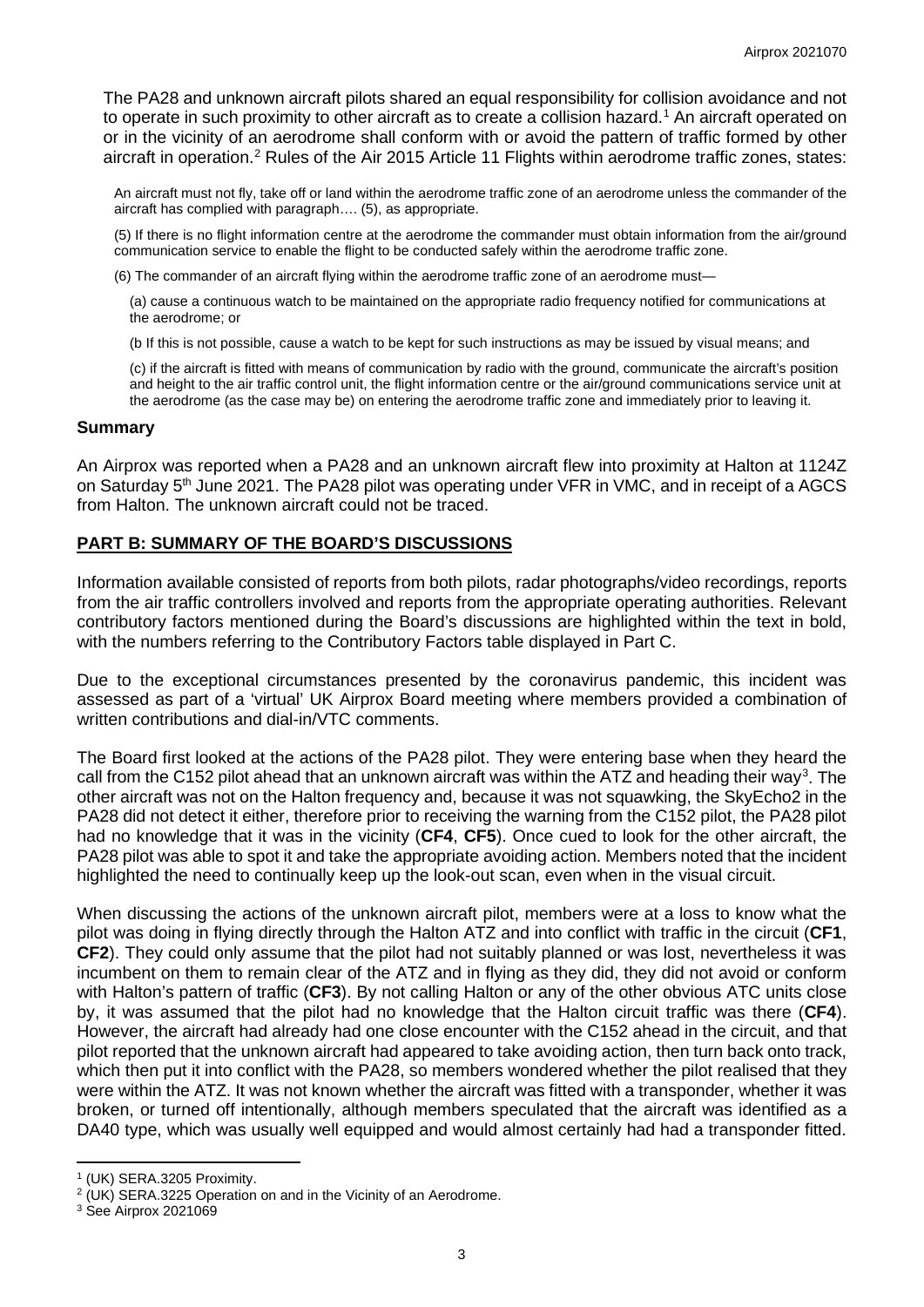Whatever the reason, because the transponder was not switched on the SkyEcho2 in the PA28 could not detect it and thus rendered the electronic conspicuity barrier ineffective (**CF5**). The PA28 pilot reported that the aircraft appeared to take avoiding action with a climbing left turn away from them, so members believed that the pilot was probably visual with the PA28 (**CF6**).

When determining the risk of the Airprox, members agreed that this incident was different to the earlier Airprox with the C152, in that the PA28 pilot had had more warning that the unknown aircraft was approaching, enabling the pilot to take action. They therefore agreed that although safety had been degraded, the subsequent action meant that there had been no risk of collision; Risk Category C.

# **PART C: ASSESSMENT OF CONTRIBUTORY FACTORS AND RISK**

# Contributory Factors:

|           | 2021070                 |                                                                |                                                                                                                                                          |                                                                     |  |  |  |  |  |  |  |  |
|-----------|-------------------------|----------------------------------------------------------------|----------------------------------------------------------------------------------------------------------------------------------------------------------|---------------------------------------------------------------------|--|--|--|--|--|--|--|--|
| <b>CF</b> | <b>Factor</b>           | <b>Description</b>                                             | <b>ECCAIRS Amplification</b>                                                                                                                             | <b>UKAB Amplification</b>                                           |  |  |  |  |  |  |  |  |
|           | <b>Flight Elements</b>  |                                                                |                                                                                                                                                          |                                                                     |  |  |  |  |  |  |  |  |
|           |                         | • Regulations, Processes, Procedures and Compliance            |                                                                                                                                                          |                                                                     |  |  |  |  |  |  |  |  |
| 1         | Human<br><b>Factors</b> | • Use of policy/Procedures                                     | Events involving the use of the<br>relevant policy or procedures by<br>flight crew                                                                       | Regulations and/or procedures not<br>complied with                  |  |  |  |  |  |  |  |  |
|           |                         | <b>. Tactical Planning and Execution</b>                       |                                                                                                                                                          |                                                                     |  |  |  |  |  |  |  |  |
| 2         | Human<br>Factors        | • Airspace Infringement                                        | An event involving an infringement<br>/ unauthorized penetration of a<br>controlled or restricted airspace.                                              | Eg ATZ (regulated airspace)                                         |  |  |  |  |  |  |  |  |
| 3         | Human<br>Factors        | • Monitoring of Environment                                    | Events involving flight crew not to<br>appropriately monitoring the<br>environment                                                                       | Did not avoid/conform with the pattern<br>of traffic already formed |  |  |  |  |  |  |  |  |
|           |                         | • Situational Awareness of the Conflicting Aircraft and Action |                                                                                                                                                          |                                                                     |  |  |  |  |  |  |  |  |
| 4         | Contextual              | • Situational Awareness and<br><b>Sensory Events</b>           | Events involving a flight crew's<br>awareness and perception of<br>situations                                                                            | Pilot had no, late or only generic,<br><b>Situational Awareness</b> |  |  |  |  |  |  |  |  |
|           |                         | <b>• Electronic Warning System Operation and Compliance</b>    |                                                                                                                                                          |                                                                     |  |  |  |  |  |  |  |  |
| 5         | Technical               | • ACAS/TCAS System Failure                                     | An event involving the system<br>which provides information to<br>determine aircraft position and is<br>primarily independent of ground<br>installations | Incompatible CWS equipment                                          |  |  |  |  |  |  |  |  |
|           | • See and Avoid         |                                                                |                                                                                                                                                          |                                                                     |  |  |  |  |  |  |  |  |
| 6         | Human<br>Factors        | • Incorrect Action Selection                                   | Events involving flight crew<br>performing or choosing the wrong<br>course of action                                                                     | Pilot flew close enough to cause<br>concern                         |  |  |  |  |  |  |  |  |

### Degree of Risk: C.

### Safety Barrier Assessment<sup>[4](#page-3-0)</sup>

In assessing the effectiveness of the safety barriers associated with this incident, the Board concluded that the key factors had been that:

# **Flight Elements:**

**Regulations, Processes, Procedures and Compliance** were assessed as **ineffective** because the unknown aircraft flew through the ATZ and into conflict with the circuit traffic.

<span id="page-3-0"></span><sup>4</sup> The UK Airprox Board scheme for assessing the Availability, Functionality and Effectiveness of safety barriers can be found on the [UKAB Website.](http://www.airproxboard.org.uk/Learn-more/Airprox-Barrier-Assessment/)